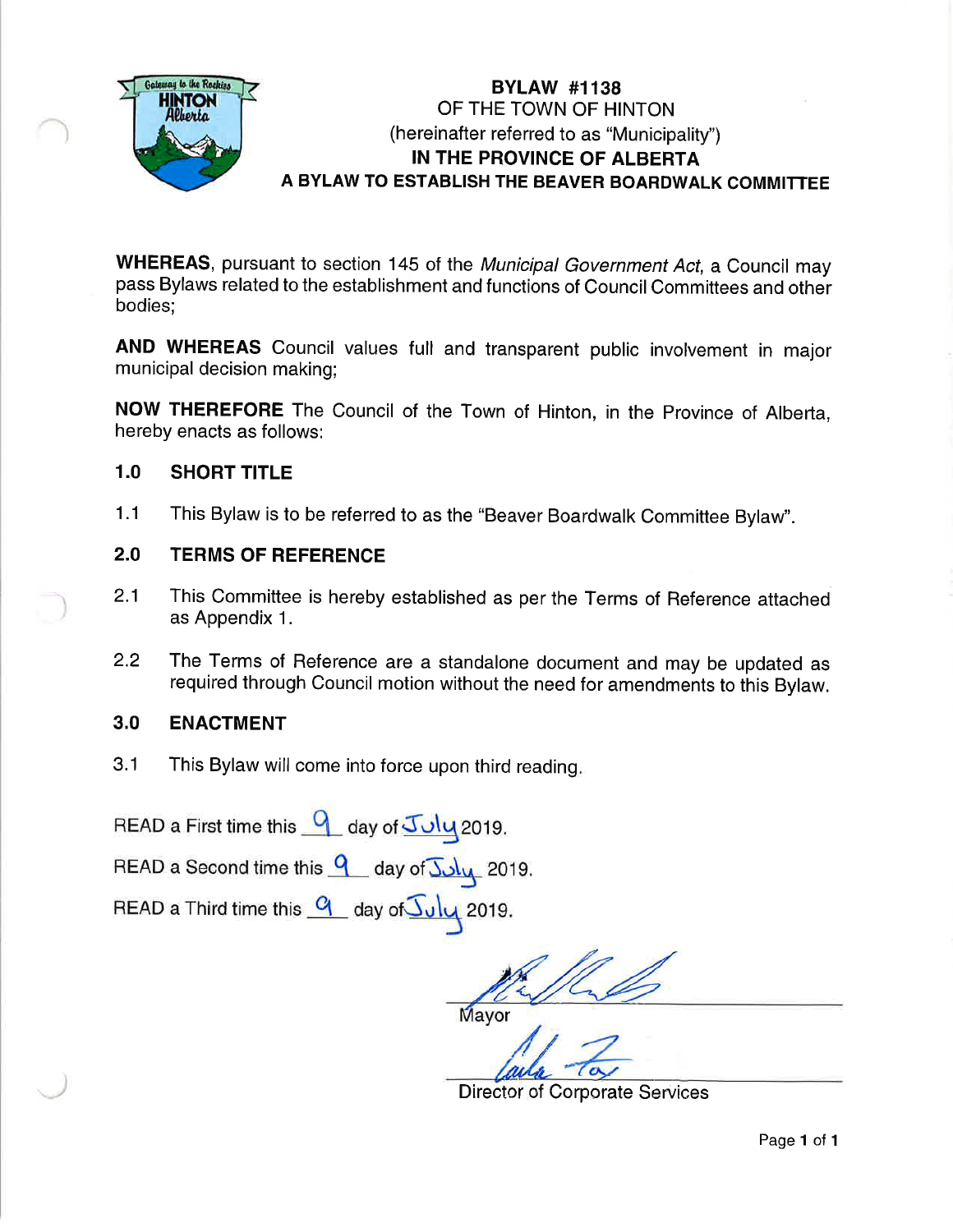

# BEAVER BOARDWALK COMMITTEE TERMS OF REFERENCE JULY 9, 2019

#### 1.0 PURPOSE

The purpose of the Beaver Boardwalk Committee (BeBo Committee) is to gather, study and discuss all relevant information regarding the Beaver Boardwalk condition and rehabilitation project in order to provide Council recommendations. 1.1

#### 2.0 OBJECTIVE

2.1 To facilitate Council in making informed and transparent decisions regarding the Beaver Boardwalk's future.

#### 3.0 DELIVERABLES

- **3.1** The BeBo Committee is expected to:
	- 3.1.1 Formulate a vision regarding the Beaver Boardwalk (BBW) and present this vision to Council for discussion and adoption prior to the BeBo Committee's third meeting;
	- 3.1.2 Utilize, and if deemed, seek additional, Stakeholder's and matter experts' input;
	- 3.1.3 Formulate recommendations for approval by Council regarding:
		- A. Service level related tot the BBW;
		- B. Maintenance of the current BBW;
		- C. Rehabilitation;
		- D. Financial and budgetary impact; and
		- E. Other recommendations as deemed applicable by the BeBo Committee or Council.
	- 3.1.4 Present to Standing Committee of Council at least two (2) times in 2019
- 3.2 The BeBo Committee may conduct Public Engagement Sessions permitting budget allocations.
- 3.3 Council may request that the BeBo Committee prepares additional repofts as required (see 8.1).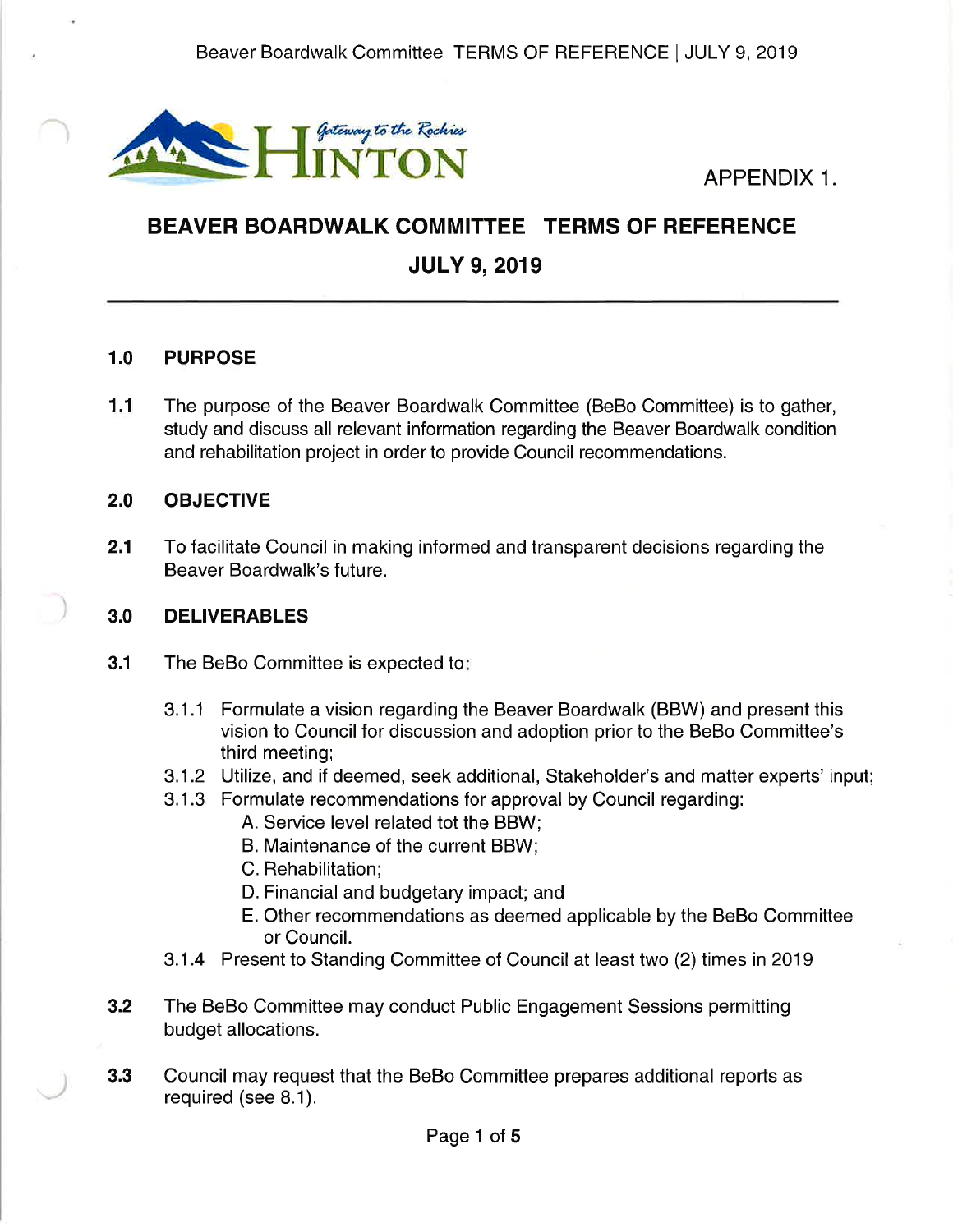#### 4.0 COMPOSITION

- 4.1 The BeBo Committee is to be comprised of up to six (6) members, including:
	- 4.1.1 Two (2) appointed Town of Hinton Council representatives;
	- 4.1.2 The Mayor; and
	- 4.1.3 Three (3) Town of Hinton Administration representatives.
- Members must be appointed by Council, as per the Council Committees Bylaw #1070-4. 4.2

#### 5.0 MEMBERSHIP DUTIES

- 5.1 Members must engage with Stakeholders of the community at-large as a BeBo Committee representative.
- 5.2 Members will be responsible for:
	- 5.2.1 Obtaining, considering and presenting Stakeholders' input where applicable;
	- 5.2.2 Incorporating all legislative laws, codes and other applicable best practices in the reports and recommendations;
	- 5.2.3 Attending all scheduled meetings or in case of absence notifying the BeBo Committee.

#### 6.0 MEETINGS

- 6.1 The BeBo Committee is expected to hold monthly meetings.
- 6.2 Meetings are expected to not exceed 2 hours in length.

#### 7.0 CONDUCT

7.1 The BeBo Committee Members must adhere to the Council Code of Conduct Bylaw #1124.

#### 8.0 REPORTING

- The BeBo Committee is expected to report at least twice to the Standing Committee of Council as follows: 8.1
	- 8.1.1 Once to present a recommended vision and progress report before their third meeting; and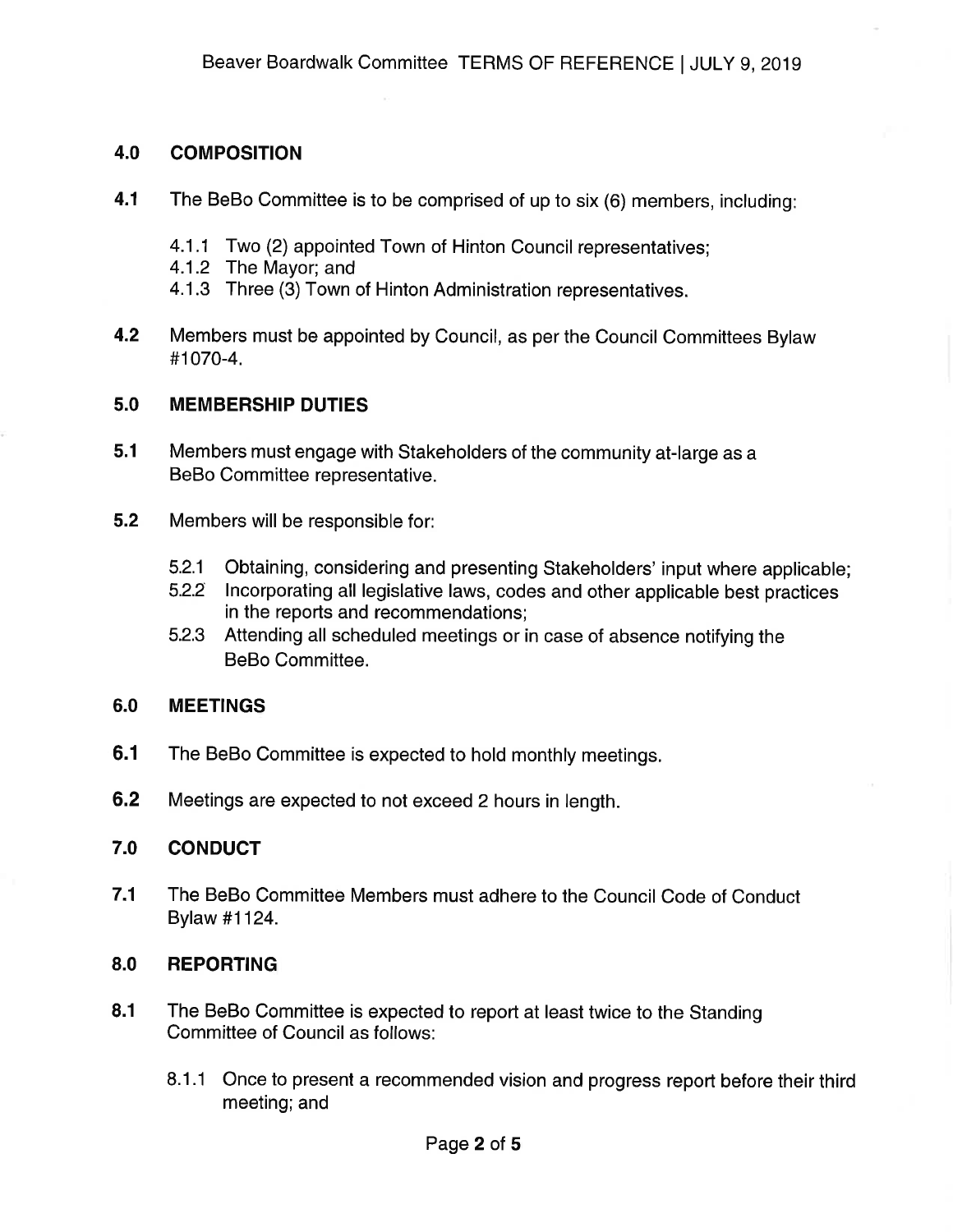- 8.1.2 Once in Novemberto present a final repoft with recommendations for approval.
- 8.2 The BeBo Committee may present additional reports to Council as they deem necessary.

#### 9.0 RESOURCES

- **9.1** Council members will receive remuneration as per set policy.
- 9.2 All expenses, except mentioned in 9.1, up to a maximum of \$3,000.00 will be paid out of the 2019 carry forward funds from the Beaver Boardwalk Concept Design and Feasibility Report.

#### 1O.O DEFINITIONS

- 10.1 Public Engagement Session: events such as coffee sessions or polls designed to obtain input and/or feedback.
- 10.2 Stakeholders: residents, businesses, and organizations that are affected by the decisions of Hinton's Town Council.
- 10.3 Vision: a high-level statement that clearly communicates the direction and expectation of Council.

#### 11.0 REFERENCES

- <sup>1</sup>1.1 Council Committees Bylaw #1070-4.
- 11.2 Council Code of Conduct Bylaw #1124
- 11.3 Beaver Boardwalk Concept Design and Feasibility Report (2018)